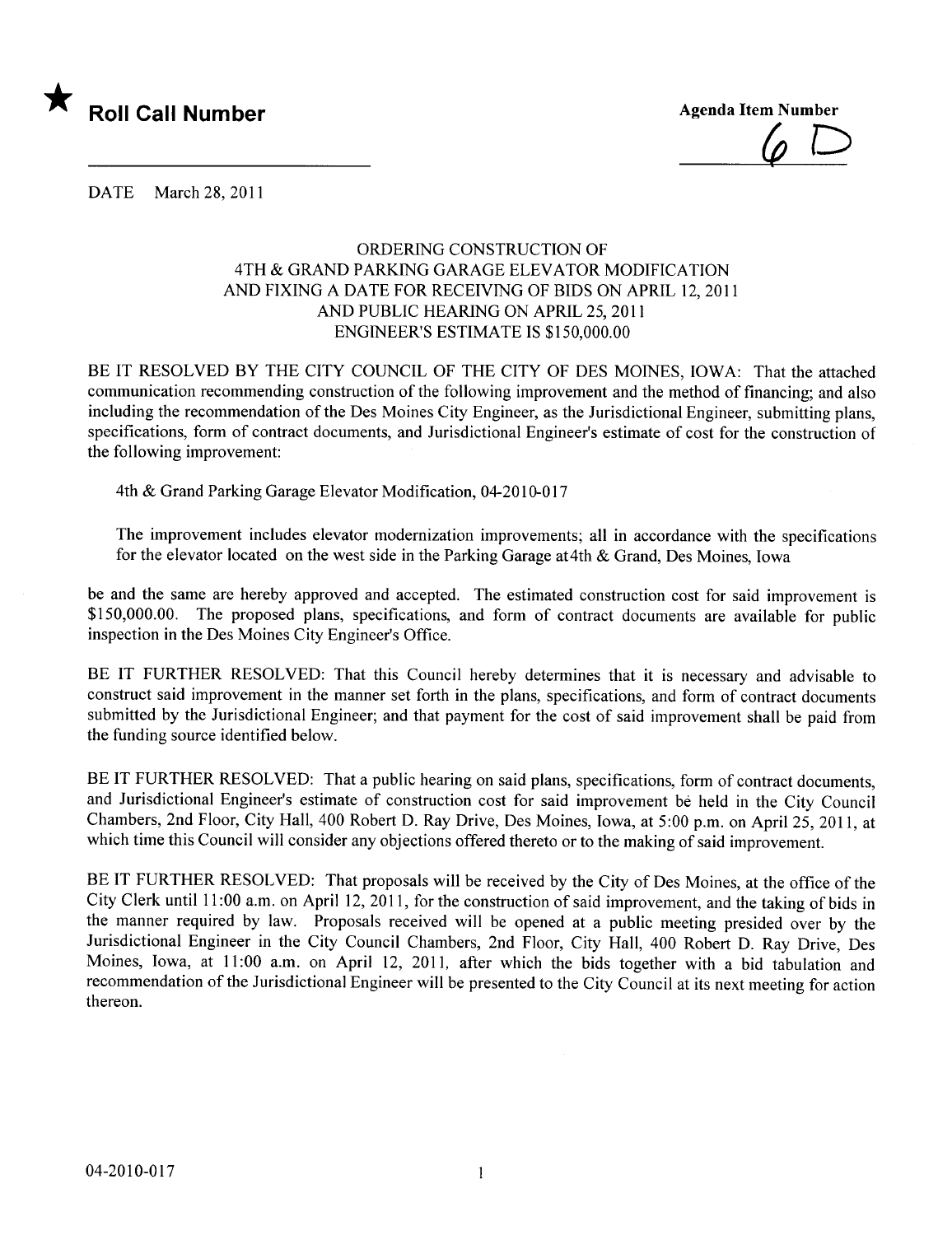

 $\varphi \, D$ 

DATE March 28, 2011

BE IT FURTHER RESOLVED: That an appropriate Notice to Bidders and Notice of Public Hearing for said improvement be published in the Des Moines Register as provided and directed by Chapter 26 and/or 314, Code of Iowa.

(City Council Communication Number  $/$ /-17| attached.)

Moved by to adopt.

) Undopero

Kathleen Vanderpool Deputy City Attorney

FORM APPROVED: TO THE RESERVE TO THE RESERVE TO THE RESERVE TO THE RESERVE TO THE RESERVE TO THE RESERVE TO THE RESERVE TO THE RESERVE TO THE RESERVE TO THE RESERVE TO THE RESERVE TO THE RESERVE TO THE RESERVE TO THE RESER

Scott E. Sanders Des Moines Finance Director

Funding Source: 2010-2011 CIP, Page Parking-5, Parking Facility Rehab/Repair Program, PKG016, Parking System Revenue

| <b>COUNCIL ACTION</b> | <b>YEAS</b> | <b>NAYS</b> | <b>PASS</b> | <b>ABSENT</b>   |
|-----------------------|-------------|-------------|-------------|-----------------|
| <b>COWNIE</b>         |             |             |             |                 |
| <b>COLEMAN</b>        |             |             |             |                 |
| <b>GRIESS</b>         |             |             |             |                 |
| <b>HENSLEY</b>        |             |             |             |                 |
| <b>MAHAFFEY</b>       |             |             |             |                 |
| <b>MEYER</b>          |             |             |             |                 |
| <b>MOORE</b>          |             |             |             |                 |
| <b>TOTAL</b>          |             |             |             |                 |
| <b>MOTION CARRIED</b> |             |             |             | <b>APPROVED</b> |
|                       |             |             |             |                 |
|                       |             |             |             |                 |
|                       |             |             |             | $\mathbf{r}$    |

I, Diane Rauh, City Clerk of said City Council, hereby certify that at a meeting of the City Council, held on the above date, among other proceedings the above was adopted.

IN WITNESS WHEREOF, I have hereunto set my hand and affxed my seal the day and year first above written.

Mayor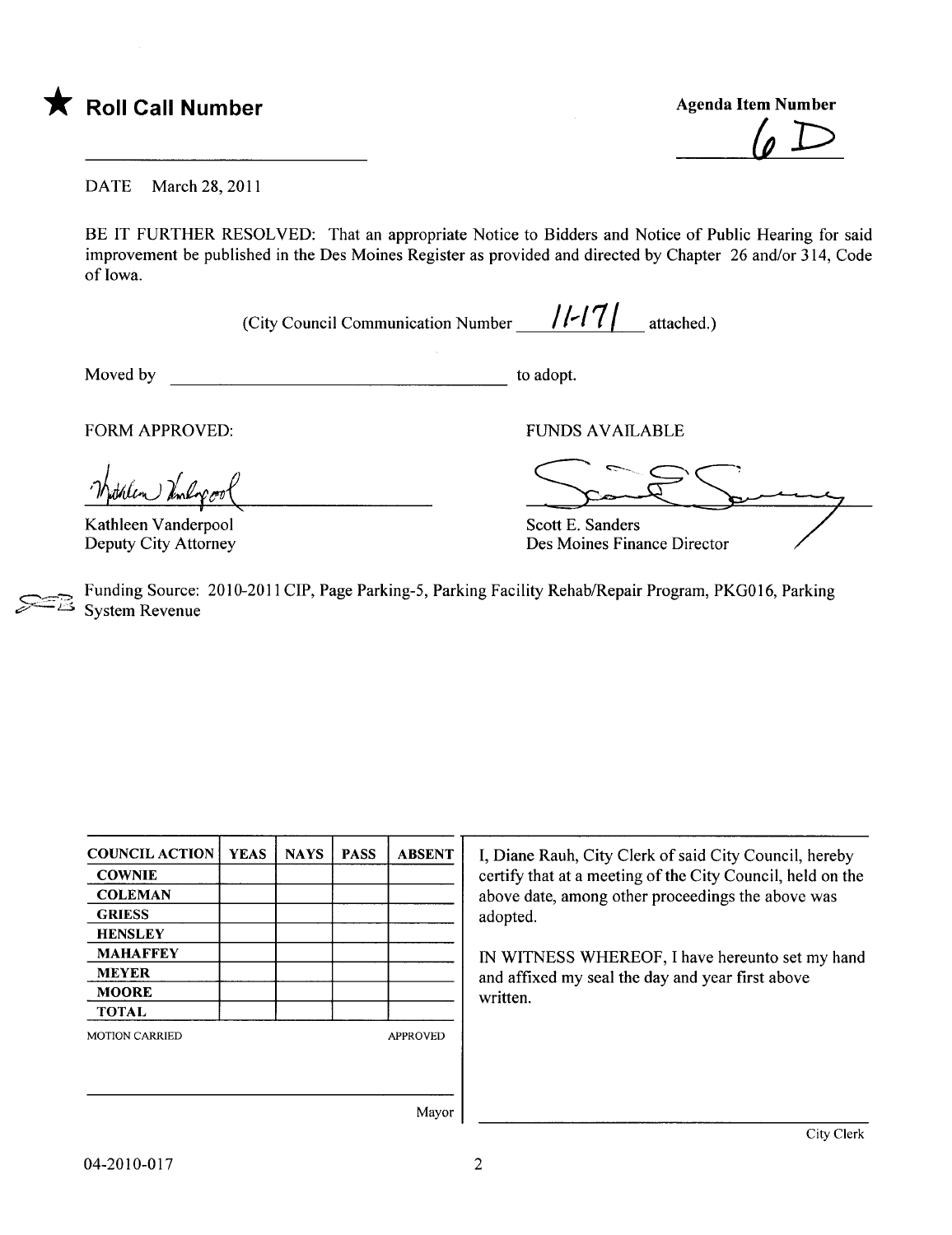